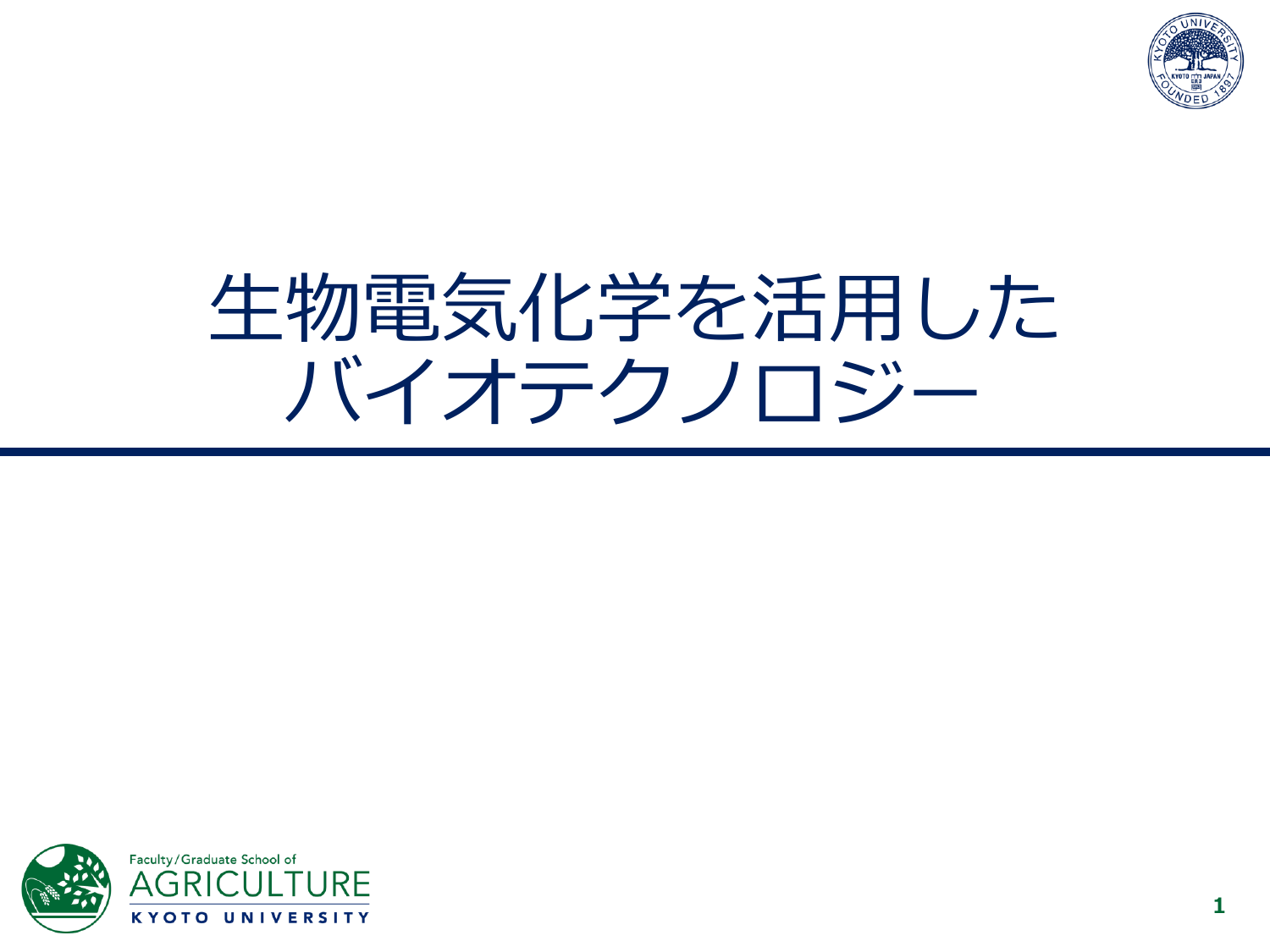## バイオセンサ



### **拡散律速型DET型フルクトースセンサ**



Diffusion-limited electrochemical d-fructose sensor based on direct electron transfer-type bioelectrocatalysis by a variant of d-fructose dehydrogenase at a porous gold microelectrode Suzuki, *et. al*., *J. Electroanal. Chem.*, **877** 114651 (2020).





Performance Analysis of an Oxidase/Peroxidase-based Mediatorless Amperometric Biosensor Kawai, *et. al*., *J. Electroanal. Chem.*, **841** 73-78 (2019).





Diffusion-limited Biosensing of Dissolved Oxygen by Direct Electron Transfer-type Bioelectrocatalysis of Multi-copper Oxidases Immobilized on Porous Gold Microelectrodes Miyata, *et. al*., *J. Electroanal. Chem.*, **860** 113895 (2020).





Diffusion-Controlled Mediated Electron Transfer-Type Bioelectrocatalysis Using Ultrathin-Ring and Microband Electrodes as Ultimate Amperometric Glucose Sensors Matsui, *et. al*., *Anal. Sci.,* **33**, 845-851 (2017).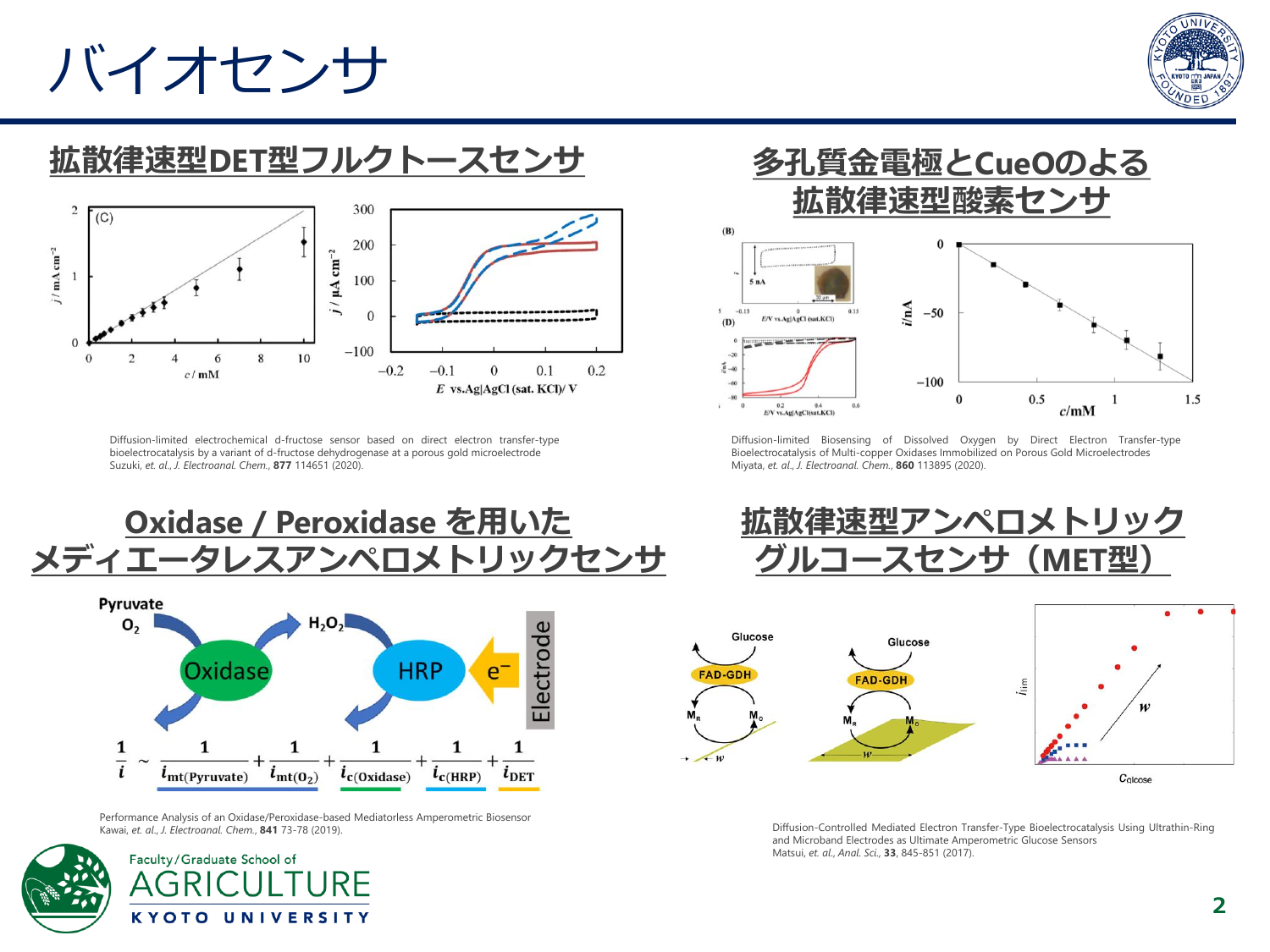# バイオ電池



### **H2 /O2バイオ電池(DET型)**



Direct Electron Transfer-Type Dual Gas Diffusion H<sub>2</sub>/O<sub>2</sub> Biofuel Cell So, *et. al*., *J. Mater. Chem. A.*, **4**, 8742-8749 (2016).

#### **8.4 mW cm**<sup>−</sup>**<sup>2</sup> (DET型バイオ電池の世界最高記録)**



Kinetic Analysis of Inactivation and Enzyme Reaction of Oxygen-Tolerant [NiFe]-Hydrogenase at Direct Electron Transfer-type Bioanode So, *et. al*., *Bull. Chem. Soc. Jpn.*, **87** (11), 1177-1185 (2014).



Faculty/Graduate School of **KYOTO UNIVERSITY** 

### **ギ酸 / 酸素バイオ電池 (MET型)**



High Power Formate/Dioxygen Biofuel Cell Based on Mediated Electron Transfer Type Bioelectrocatalysis Sakai, *et. al*., *ACS Catalysis,* **7**, 5668-5673 (2017).

### **フルクトース / O2バイオ電池(DET型)**



Improvement of a Direct Electron Transfer-type Fructose/dioxygen Biofuel Cell with a Substrate-modified Biocathode So, *et. al*., *Phys. Chem. Chem. Phys.*, **16**, 4823-4829 (2014).

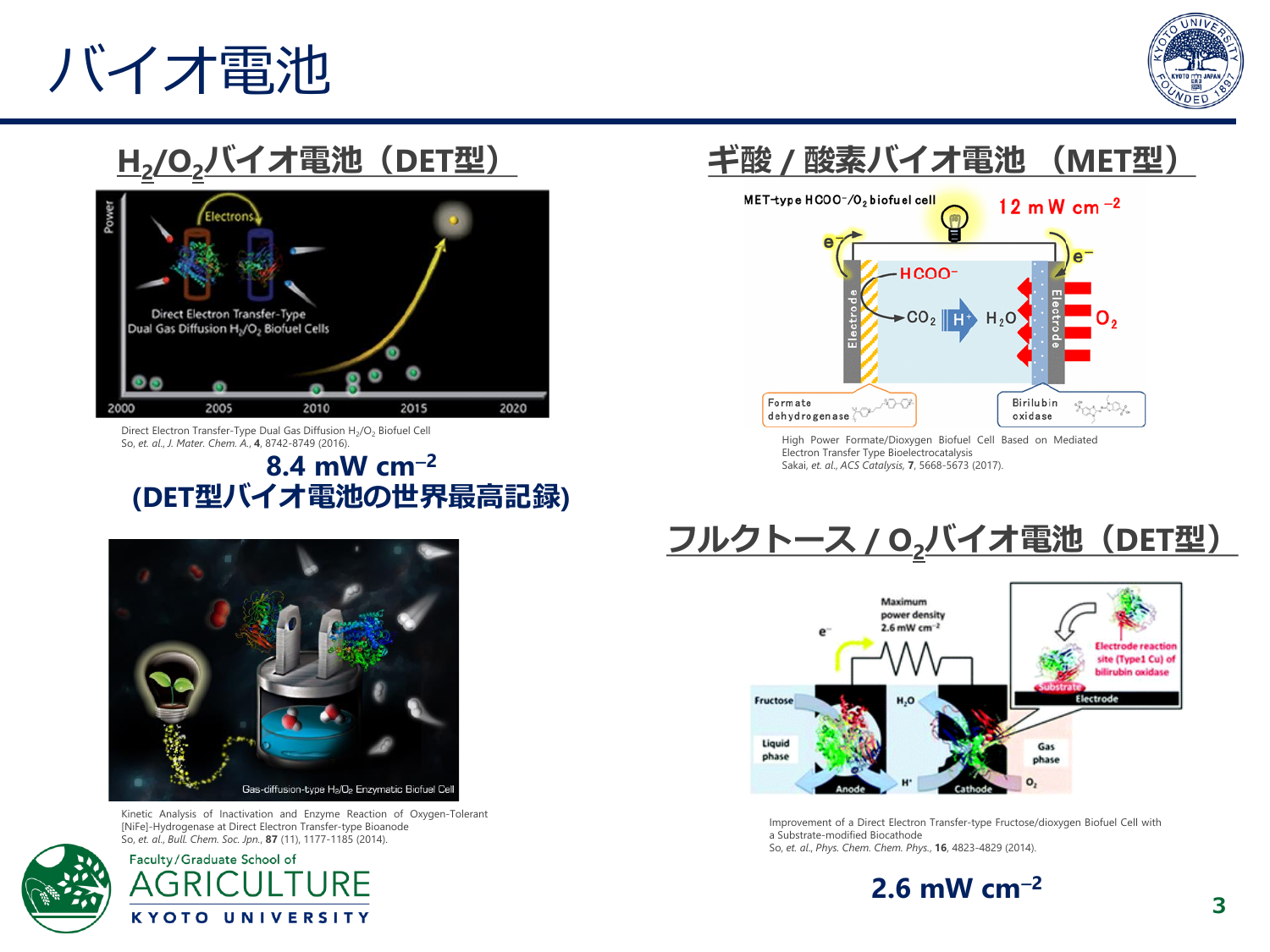# バイオリアクタ





Construction of a Bioelectrochemical Formate Generating System from Carbon Dioxide and Dihydrogen Adachi, *et. al*., *Electrochem. Commun.,* **97**, 76-78 (2018).

### **微生物による物質生産**



Carbon-Nanotube-Caged Microbial Electrodes for Bioelectrocatalysis Xia, H.-Q., *et. al*., *Enzyme Microb. Tech.,* **117**, 41-44 (2018).



High Power Formate/Dioxygen Biofuel Cell Based on Mediated Electron Transfer Type Bioelectrocatalysis Sakai, *et. al*., *ACS Catalysis,* **7**, 5668-5673 (2017).



Faculty/Graduate School of **KYOTO UNIVERSITY** 

### **生物電気化学的H<sup>2</sup> /C1相互変換社会**



Recent Progress in Applications of Enzymatic Bioelectrocatalysis Adachi, T., *et. al.*, *catalysts,* **10,** 1413 (2020). Enzymatic Bioelectrocatalysis Kano, K., *et. al.*, Springer, (2020).